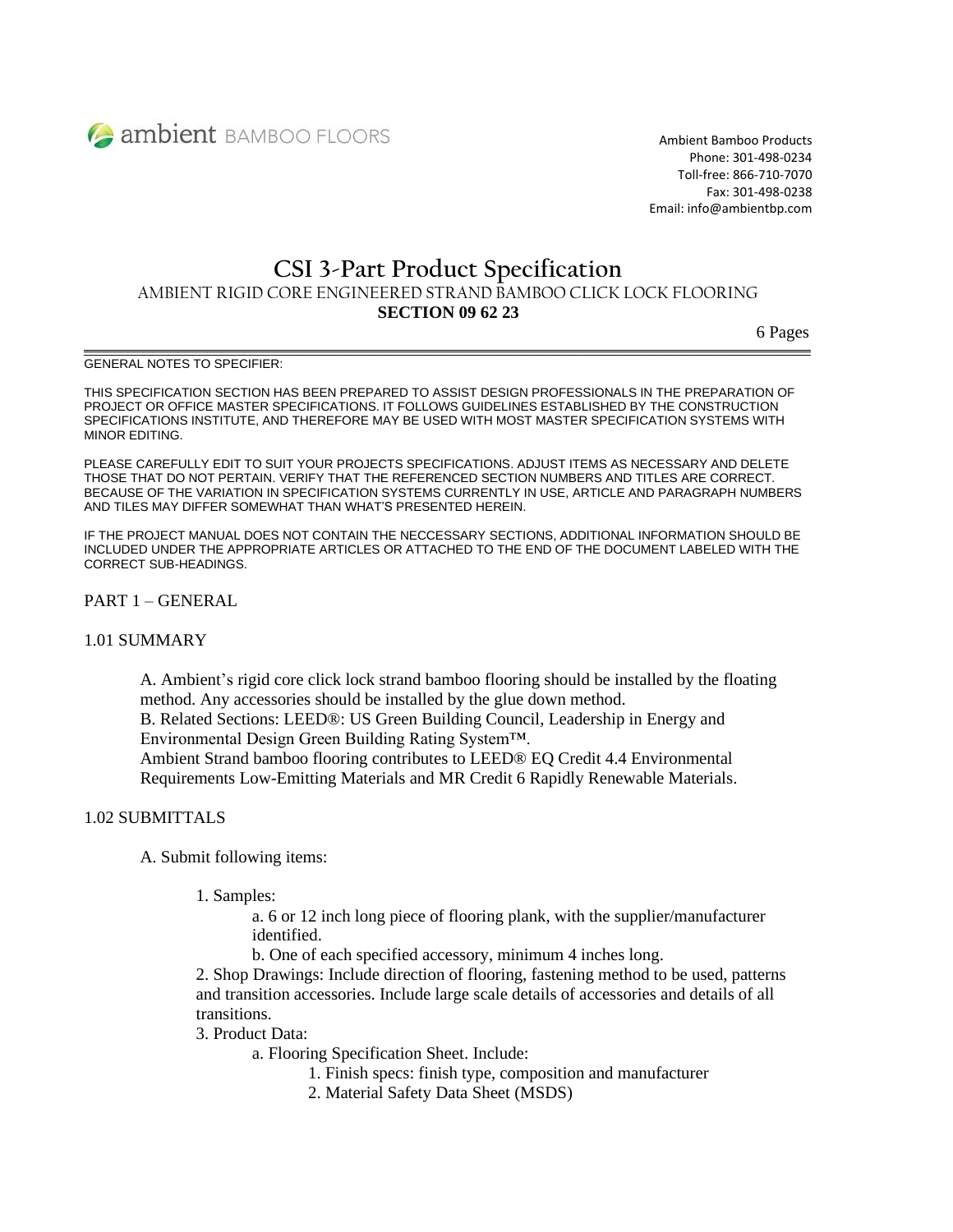- 3. Manufacturer's installation guidelines and installation requirements
- 4. NWFA Technical Reference Manual
- b. Accessories. Include:
	- 1. Finish specs
	- 2. Accessory profiles
- c. Installation adhesive: non required
- d. Warranty
- 4. Quality Assurance/Control Submittals:
	- a. Qualifications: Proof of installers' qualifications.
	- c. Manufacturer's Installation Guidelines.
- B. Closeout Submittals: submit following items:
	- 1. Maintenance instructions.
	- 2. Warranty information.

#### 1.03 QUALITY ASSURANCE

#### A. Qualifications:

1. Manufacturer Qualifications:

a. Minimum 10 years experience in manufacturing and distributing bamboo flooring.

b. Proof of legal right to provide product.

c. Member: U.S. Green Building Council, National Wood Flooring Association

#### 2. Installer Qualifications:

a. Minimum three years experience in bamboo**/**hardwood flooring installation.

#### B. Pre-Installation Meeting:

1. Convene meeting at project site within one week of scheduled start of installation with representatives of the following in attendance: Architect, Owner, General Contractor, and Sub-Contractor.

2. Review project/site conditions, requirements of related work, requirements for operation of HVAC system, installation guidelines, storage and handling procedures, and protection measures.

3. Keep minutes of meeting including responsibilities of various parties and deviations from specifications and guidelines for installation.

4. Distribute minutes to attendees within 48 hours.

#### 1.04 DELIVERY, STORAGE, AND HANDLING

A. Deliver flooring to project site in original boxes.

B. Allow no less than 5-14 days prior to start of installation for flooring to arrive.

C. Check manufacturer installation guide for detailed acclimation instructions. Let the flooring acclimate to site conditions accordingly.

# 1.05 PROJECT/SITE CONDITIONS

A. Environmental Requirements: Room temperature and humidity of all installation spaces, flooring and adhesive must be maintained at normal occupancy (35% - 55% humidity), room temperature (60 - 70 degrees F) for a minimum of 24 hours prior to installation. HVAC systems must be operational and controlling site temperature and humidity.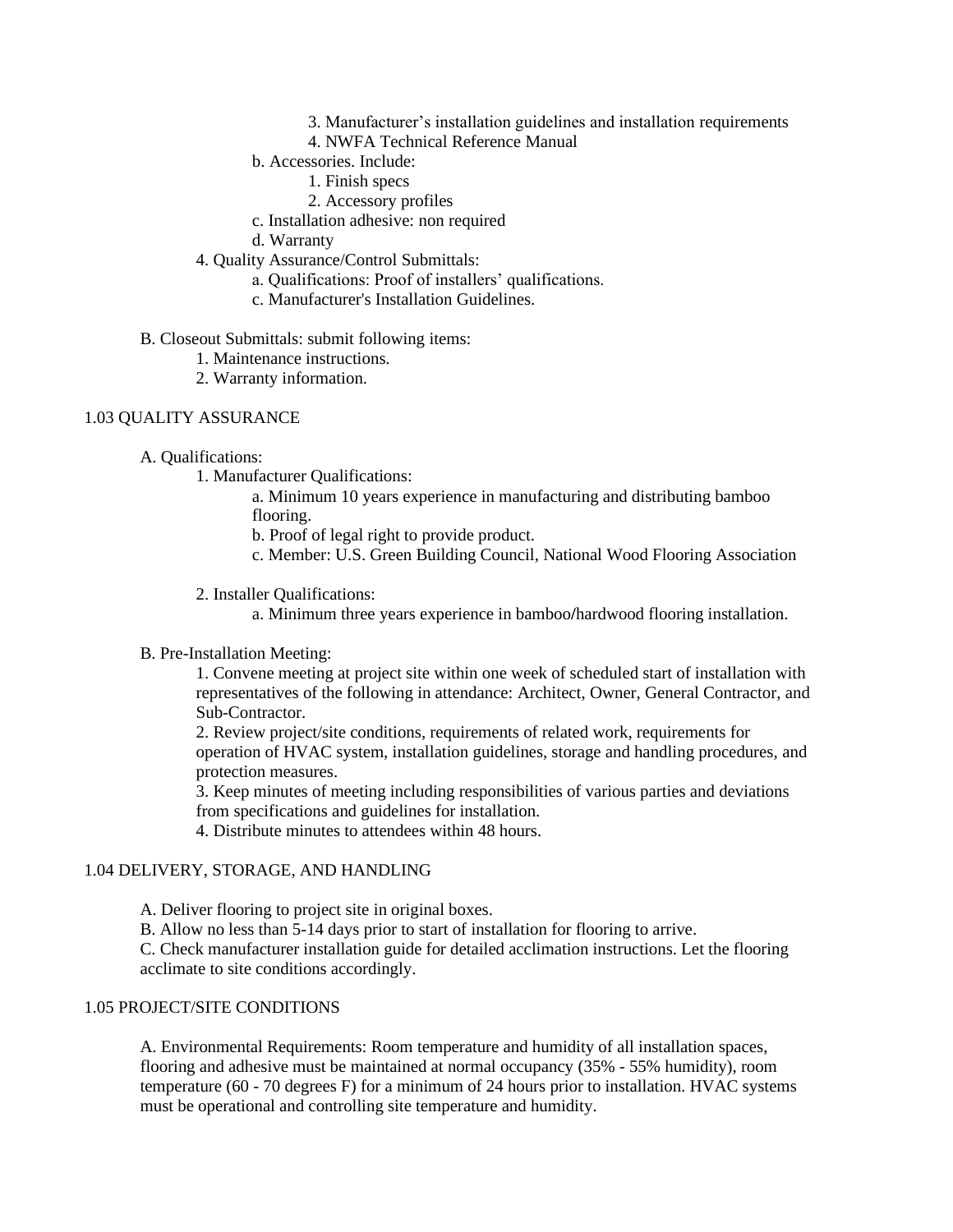# 1.06 WARRANTY

A. Warranty for prefinished Ambient rigid core click lock strand bamboo flooring:

1. Ambient Residential Structural Warranty: Lifetime warranty against de-lamination, separation, buckling or cupping as a result of a manufacturing defect. Please see www.AmbientBP.com for our current product warranty.

2. Ambient Commercial Structural Warranty: 15 years against de-lamination, separation, buckling or cupping as a result of a manufacturing defect. Please see www.AmbientBP.com for our current product warranty.

3. Ambient Residential Finish Warranty: Lifetime against wear through to the underlying flooring or separation from the flooring as a result of a manufacturing defect. Please see [www.AmbientB](http://www.ambient/)P.com for our current product warranty.

4. Ambient Commercial Finish Warranty: 5 years against wear through to the underlying flooring or separation from the flooring as a result of a manufacturing defect. Please see www.AmbientBP.com for our current product warranty.

# PART 2 – PRODUCTS

# 2.01 MANUFACTURER

A. Ambient Bamboo Products (Phone: 800-710-7070)

 8230 Preston Court Unit C (Fax: 301-498-0238) Jessup, MD 20794 (Email: info@AmbientBP.com) Website: http://www.AmbientBP.com

B. Rigid Core Click Lock Strand Bamboo Flooring:

1. Bamboo strand composite with a uv-cured acrylic urethane finish laminated to a rigid core (SPC) with an attached 1mm IXPE foam padded underlayment.

a. Color: several options

- b. Thickness:  $9/32(6 \text{ mm} + 1 \text{ mm pad})$  available
- c. Joint: Click Lock.
- d. Edges and ends: micro bevel.

C. Substitutions: None Permitted

# 2.02 MATERIALS

A. Rigid Core Click Lock Strand Bamboo Flooring:

- 1. Species: Moso Bamboo.
- 2. Size: 3 ft (920 mm) long
	- 5-1/8 in (130 mm) wide
	- $9/32$  in  $(6 \text{ mm} + 1 \text{ mm} \text{ pad})$  thick
- 3. Milling: Click lock interlocking system

4. Finish: UV cured polyurethane, solvent free, non-off gassing 10-Coat Factory Finish with aluminum oxide.

- 5. ASTM American Society for Testing and Materials International
	- Physical Property Performance Requirements:
	- a. Hardness: ASTM D 1037 Standard Test Method for wood-based fiber and particle panel materials

Janka: as high as 5,342 (wear layer)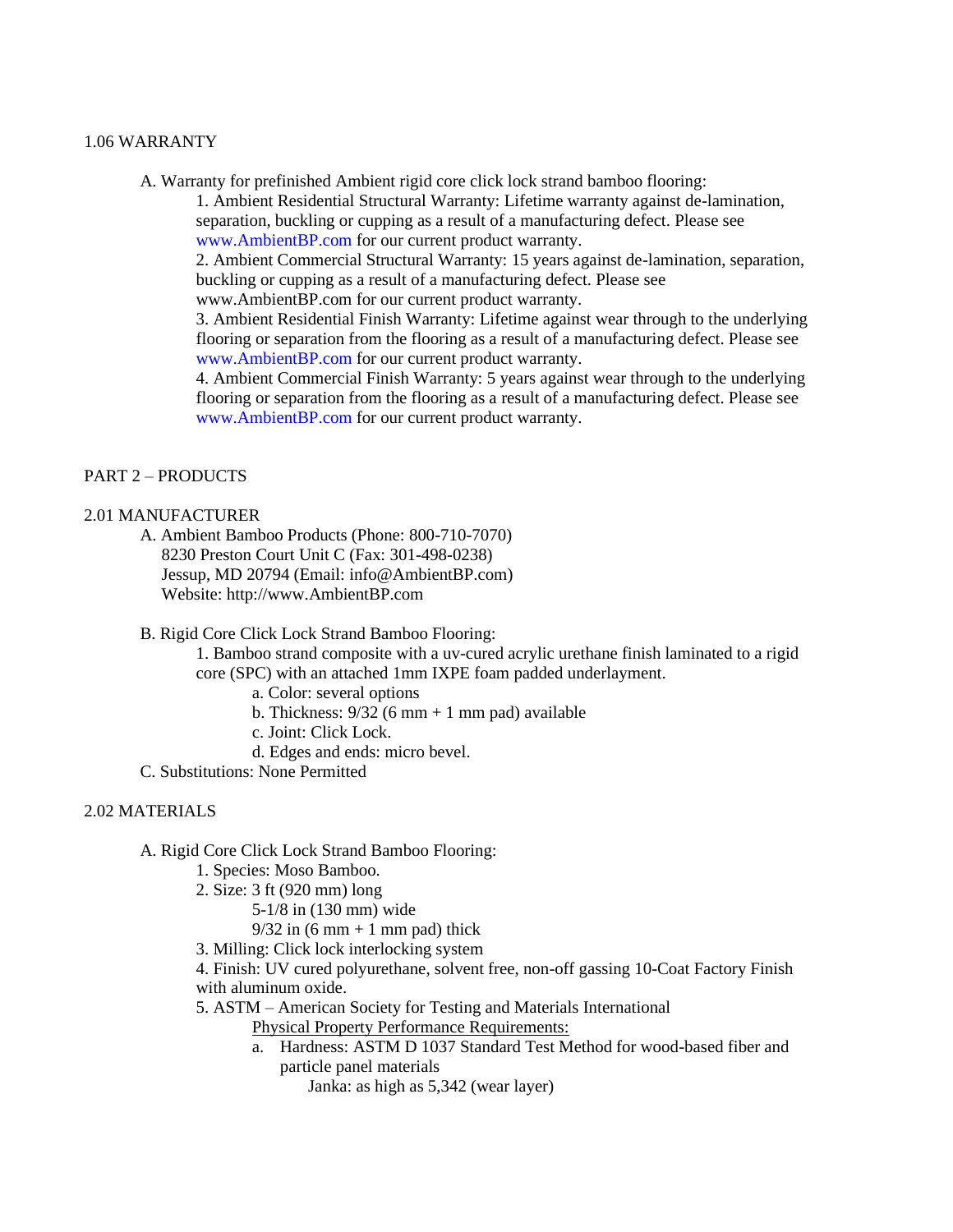b. Dimensional Stability at 20% RH: ASTM D 1037 Standard Test Method for wood-based fiber and particle panel materials:

Dimensional change coefficients:

-0.06 parallel / -0.37 perpendicular / -0.67 thickness c. Slip Resistance: Coefficient of Friction: ASTM D2394 Standard Test Methods for Simulated Service Testing of Wood and Wood-Base Finish Flooring

Static .36 Sliding .447

d. \*Flammability: ASTM E 648 Standard Test Method for critical radiant flux of floor-covering systems using a radiant heat energy source:

1.0 plus. Highest in Class-1 Interior Floor Finish rating

e. \*Smoke Density: ASTM E 622 Standard Test Method for smoke density with heat flux: Maximum 269 in flaming mode; 329 in non-flaming mode f. Compressive Strength: ASTM D 3501 Standard Test Method for wood-based structural panels in compression:

Minimum 7,459 psi (51.4 MPa)

g. Abrasion Resistance: ASTM D 4060, CS-17 Taber abrasive wheels. Standard Test Method for abrasion resistance of organic coatings by the Taber Abraser: Final wearthrough: 61ug/cycle

Minimum 15,000 cycles

h. Moisture Content: ASTM D 4442, Oven Dry Method Standard Test Method for direct moisture content measurement of wood and wood-base materials: 8.4 percent, average

i. Formaldehyde Emissions: ASTM E 1333 Standard Test Method for determining formaldehyde concentrations in air emission rates from wood using a large chamber:

less than 0.01 ppm

j. Thermal Resistance: ASTM C 518-04 Standard Test Method for steady-state thermal transmission properties by means of the heat flow meter apparatus:

R value of 0.54

k. No added urea formaldehyde.

\*\*note\*\*: data items listed with an \* come from similarly tested products and are expected to be close to actual measurement of Ambient floors.

B. Installation - floating: Click lock floating installation

C. Subfloors: no specific sub-floors required. Subfloor shall be checked for flatness prior to installation, low spots and voids shall be filled to a minimum of 3/16" in a 10 ft. radius or 1/8" in a 6 foot radius. Surface should be smooth, clean and free of debris or protruding fasteners.

#### 2.03 ACCESSORIES

A. Stair Nosing: Match flooring grain, color, and finish. 72" length.

B. Reducer: Match flooring grain, color, and finish. 72" length.

C. T-Molding: Match flooring grain, color, and finish. 72" length.

D. Baby Threshold: Match flooring grain, color, and finish. 72" length.

## PART 3 – EXECUTION

3.01 EXAMINATION